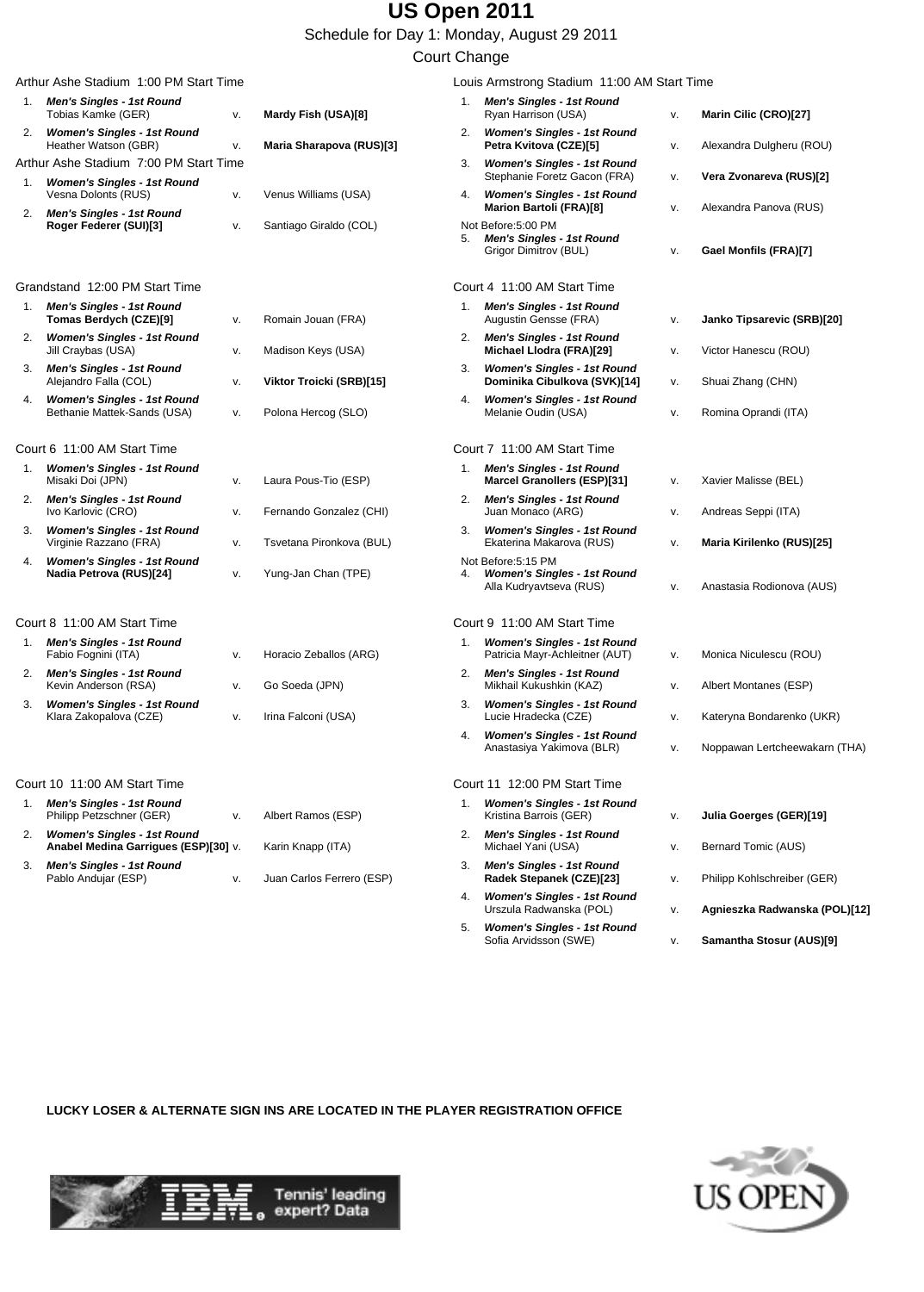Schedule for Day 1: Monday, August 29 2011

#### Court Change

|    | Court 13 11:00 AM Start Time                               |    |                         |    | Court 14 11:00 AM Start Time                                      |    |                            |
|----|------------------------------------------------------------|----|-------------------------|----|-------------------------------------------------------------------|----|----------------------------|
|    | Men's Singles - 1st Round<br>Kei Nishikori (JPN)           | v. | Flavio Cipolla (ITA)    |    | <b>Men's Singles - 1st Round</b><br>Alexandr Dolgopolov (UKR)[22] | v. | Frederico Gil (POR)        |
| 2. | Not Before: 12:50 PM<br><b>Women's Singles - 1st Round</b> |    |                         |    | <b>Women's Singles - 1st Round</b><br>Magdalena Rybarikova (SVK)  | V. | Lucie Safarova (CZE)[27]   |
| 3. | Laura Robson (GBR)<br><b>Women's Singles - 1st Round</b>   | v. | Ayumi Morita (JPN)      | 3. | <b>Men's Singles - 1st Round</b><br>Malek Jaziri (TUN)            | v. | Thiemo de Bakker (NED)     |
| 4. | Shuai Peng (CHN)[13]<br><b>Men's Singles - 1st Round</b>   | v. | Varvara Lepchenko (USA) | 4. | <b>Women's Singles - 1st Round</b><br>Vera Dushevina (RUS)        | V. | Anastasija Sevastova (LAT) |
|    | Dudi Sela (ISR)                                            | v. | Thomaz Bellucci (BRA)   |    |                                                                   |    |                            |
|    |                                                            |    |                         |    |                                                                   |    |                            |

- Court 17 1:00 PM Start Time
- 1. **Men's Singles 1st Round**
- 2. **Men's Singles 1st Round**
- 3. **Women's Singles 1st Round**
- v. Jonathan Dasnieres De Veigy (FRA)
- v. Aleksandra Wozniak (CAN)

v. **Richard Gasquet (FRA)[13]** 

**LUCKY LOSER & ALTERNATE SIGN INS ARE LOCATED IN THE PLAYER REGISTRATION OFFICE**



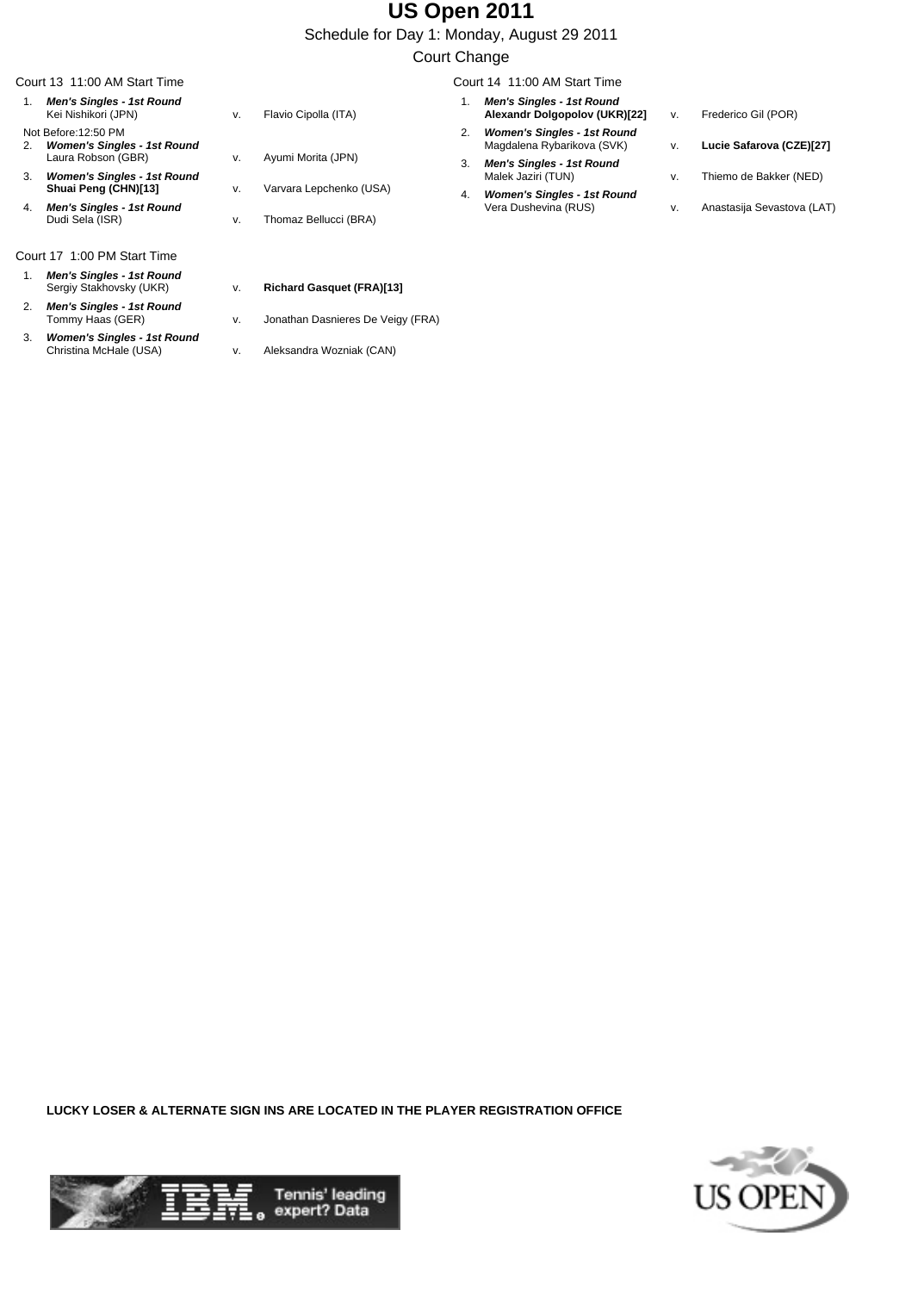Schedule for Day 2: Tuesday, August 30 2011

Not Before Time Added

| Arthur Ashe Stadium 11:00 AM Start Time |                                                                              |    |                                    |    | Louis Armstrong Stadium 11:00 AM Start Time                                                               |    |                                                   |  |  |  |
|-----------------------------------------|------------------------------------------------------------------------------|----|------------------------------------|----|-----------------------------------------------------------------------------------------------------------|----|---------------------------------------------------|--|--|--|
| 1.                                      | <b>Women's Singles - 1st Round</b><br>Victoria Azarenka (BLR)[4]             | v. | Johanna Larsson (SWE)              |    | 1. Men's Singles - 1st Round<br>David Ferrer (ESP)[5]                                                     | ۷. | Igor Andreev (RUS)                                |  |  |  |
| 2.                                      | Not Before:1:00 PM<br><b>Women's Singles - 1st Round</b>                     |    |                                    | 2. | <b>Women's Singles - 1st Round</b><br>Galina Voskoboeva (KAZ)                                             | ٧. | Francesca Schiavone (ITA)[7]                      |  |  |  |
| 3.                                      | Caroline Wozniacki (DEN)[1]<br><b>Men's Singles - 1st Round</b>              | v. | Nuria Llagostera Vives (ESP)       | 3. | <b>Women's Singles - 1st Round</b><br>Simona Halep (ROU)                                                  | ٧. | Na Li (CHN)[6]                                    |  |  |  |
| 4.                                      | <b>Novak Djokovic (SRB)[1]</b><br><b>Women's Singles - 1st Round</b>         | v. | Conor Niland (IRL)                 | 4. | Not Before:5:00 PM<br><b>Men's Singles - 1st Round</b>                                                    |    |                                                   |  |  |  |
|                                         | Ksenia Pervak (RUS)                                                          | V. | Ana Ivanovic (SRB)[16]             |    | James Blake (USA)                                                                                         | ٧. | Jesse Huta Galung (NED)                           |  |  |  |
|                                         | Arthur Ashe Stadium 7:00 PM Start Time                                       |    |                                    |    |                                                                                                           |    |                                                   |  |  |  |
| 1.                                      | <b>Men's Singles - 1st Round</b><br>Andrey Golubev (KAZ)                     | ν. | Rafael Nadal (ESP)[2]              |    |                                                                                                           |    |                                                   |  |  |  |
| 2.                                      | <b>Women's Singles - 1st Round</b><br>Bojana Jovanovski (SRB)                | v. | Serena Williams (USA)[28]          |    |                                                                                                           |    |                                                   |  |  |  |
|                                         | Grandstand 11:00 AM Start Time                                               |    |                                    |    | Court 4 11:00 AM Start Time                                                                               |    |                                                   |  |  |  |
| 1.                                      | <b>Men's Singles - 1st Round</b><br>Jo-Wilfried Tsonga (FRA)[11]             | v. | Yen-Hsun Lu (TPE)                  | 1. | <b>Women's Singles - 1st Round</b><br>Lauren Davis (USA)                                                  | ۷. | Angelique Kerber (GER)                            |  |  |  |
| 2.                                      | <b>Women's Singles - 1st Round</b><br>Jelena Jankovic (SRB)[11]              | v. | Alison Riske (USA)                 | 2. | <b>Men's Singles - 1st Round</b><br>Nikolay Davydenko (RUS)                                               | ٧. | Ivan Dodig (CRO)[32]                              |  |  |  |
| 3.                                      | <b>Men's Singles - 1st Round</b><br>Jarkko Nieminen (FIN)                    | v. | Fernando Verdasco (ESP)[19]        | 3. | <b>Women's Singles - 1st Round</b><br>Sara Errani (ITA)                                                   | V. | Svetlana Kuznetsova (RUS)[15]                     |  |  |  |
| 4.                                      | Not Before:5:30 PM<br><b>Women's Singles - 1st Round</b><br>Vania King (USA) | v. | Greta Arn (HUN)                    | 4. | Not Before:6:30 PM<br><b>Men's Doubles - 1st Round</b><br>Alexandr Dolgopolov (UKR)<br>Albert Ramos (ESP) | ٧. | Mahesh Bhupathi (IND)[4]<br>Leander Paes (IND)[4] |  |  |  |
|                                         | Court 6 11:00 AM Start Time                                                  |    |                                    |    | Court 7 11:00 AM Start Time                                                                               |    |                                                   |  |  |  |
| 1.                                      | <b>Women's Singles - 1st Round</b><br>Coco Vandeweghe (USA)                  | v. | Alberta Brianti (ITA)              | 1. | <b>Women's Singles - 1st Round</b><br>Yanina Wickmayer (BEL)[20]                                          | ٧. | Sorana Cirstea (ROU)                              |  |  |  |
| 2.                                      | Men's Singles - 1st Round<br>Marsel Ilhan (TUR)                              | v. | Frank Dancevic (CAN)               | 2. | <b>Men's Singles - 1st Round</b><br>Eric Prodon (FRA)                                                     | ٧. | Jurgen Melzer (AUT)[17]                           |  |  |  |
| З.                                      | <b>Women's Singles - 1st Round</b><br>Irina-Camelia Begu (ROU)               | v. | Roberta Vinci (ITA)[18]            | 3. | <b>Women's Singles - 1st Round</b><br>Jamie Hampton (USA)                                                 | ۷. | Elena Baltacha (GBR)                              |  |  |  |
| 4.                                      | <b>Men's Singles - 1st Round</b><br>Nicolas Mahut (FRA)                      | v. | Robert Farah (COL)                 | 4. | <b>Men's Singles - 1st Round</b><br>Ivan Ljubicic (CRO)[30]                                               | ٧. | Blaz Kavcic (SLO)                                 |  |  |  |
|                                         | Court 8 11:00 AM Start Time                                                  |    |                                    |    | Court 9 11:00 AM Start Time                                                                               |    |                                                   |  |  |  |
| 1.                                      | <b>Women's Singles - 1st Round</b><br>Kaia Kanepi (EST)[31]                  | v. | Tamarine Tanasugarn (THA)          | 1. | <b>Women's Singles - 1st Round</b><br>Mirjana Lucic (CRO)                                                 | v. | Marina Erakovic (NZL)                             |  |  |  |
| 2.                                      | <b>Men's Singles - 1st Round</b><br>Stanislas Wawrinka (SUI)[14]             | v. | Maximo Gonzalez (ARG)              | 2. | <b>Men's Singles - 1st Round</b><br>Edouard Roger-Vasselin (FRA)                                          | v. | Gilles Muller (LUX)                               |  |  |  |
| 3.                                      | <b>Women's Singles - 1st Round</b><br>Arantxa Rus (NED)                      | v. | Elena Vesnina (RUS)                | 3. | <b>Women's Singles - 1st Round</b><br>Mathilde Johansson (FRA)                                            | ٧. | Carla Suarez Navarro (ESP)                        |  |  |  |
| 4.                                      | <b>Women's Singles - 1st Round</b><br>Maria Jose Martinez Sanchez (ESP)[32]  |    | Mona Barthel (GER)                 | 4. | <b>Women's Singles - 1st Round</b><br>Evgeniya Rodina (RUS)                                               | ٧. | Petra Cetkovska (CZE)                             |  |  |  |
| 5.                                      | <b>Women's Singles - 1st Round</b><br>Anna Tatishvili (GEO)                  | v. | Anastasia Pavlyuchenkova (RUS)[17] |    |                                                                                                           |    |                                                   |  |  |  |
|                                         | Court 10 11:00 AM Start Time                                                 |    |                                    |    | Court 11 11:00 AM Start Time                                                                              |    |                                                   |  |  |  |
| 1.                                      | <b>Men's Singles - 1st Round</b><br>Andreas Haider-Maurer (AUT)              | ν. | Sergei Bubka (UKR)                 | 1. | <b>Women's Singles - 1st Round</b><br>Flavia Pennetta (ITA)[26]                                           | ۷. | Aravane Rezai (FRA)                               |  |  |  |
| 2.                                      | <b>Men's Singles - 1st Round</b><br>Dmitry Tursunov (RUS)                    | v. | Steve Darcis (BEL)                 | 2. | <b>Men's Singles - 1st Round</b><br>Mikhail Youzhny (RUS)[16]                                             | ٧. | Ernests Gulbis (LAT)                              |  |  |  |
| 3.                                      | <b>Women's Singles - 1st Round</b><br>Daniela Hantuchova (SVK)[21]           | v. | Pauline Parmentier (FRA)           | 3. | <b>Men's Singles - 1st Round</b><br>Adrian Mannarino (FRA)                                                | ۷. | Florian Mayer (GER)[26]                           |  |  |  |
| 4.                                      | <b>Women's Singles - 1st Round</b><br>Michaella Krajicek (NED)               | v. | Eleni Daniilidou (GRE)             | 4. | <b>Women's Singles - 1st Round</b><br>Reka-Luca Jani (HUN)                                                | ٧. | Sloane Stephens (USA)                             |  |  |  |
|                                         |                                                                              |    |                                    | 5. | Not Before:5:45 PM<br><b>Women's Singles - 1st Round</b><br>Petra Martic (CRO)                            | v. | Barbora Zahlavova Strycova (CZE)                  |  |  |  |

**THE 1ST MATCH ON ARMSTRONG STADIUM, GRANDSTAND, COURT 11, COURT 13 AND COURT 17 WILL BE CALLED AT 10:50 AM LUCKY LOSER & ALTERNATE SIGN INS ARE LOCATED IN THE PLAYER REGISTRATION OFFICE**



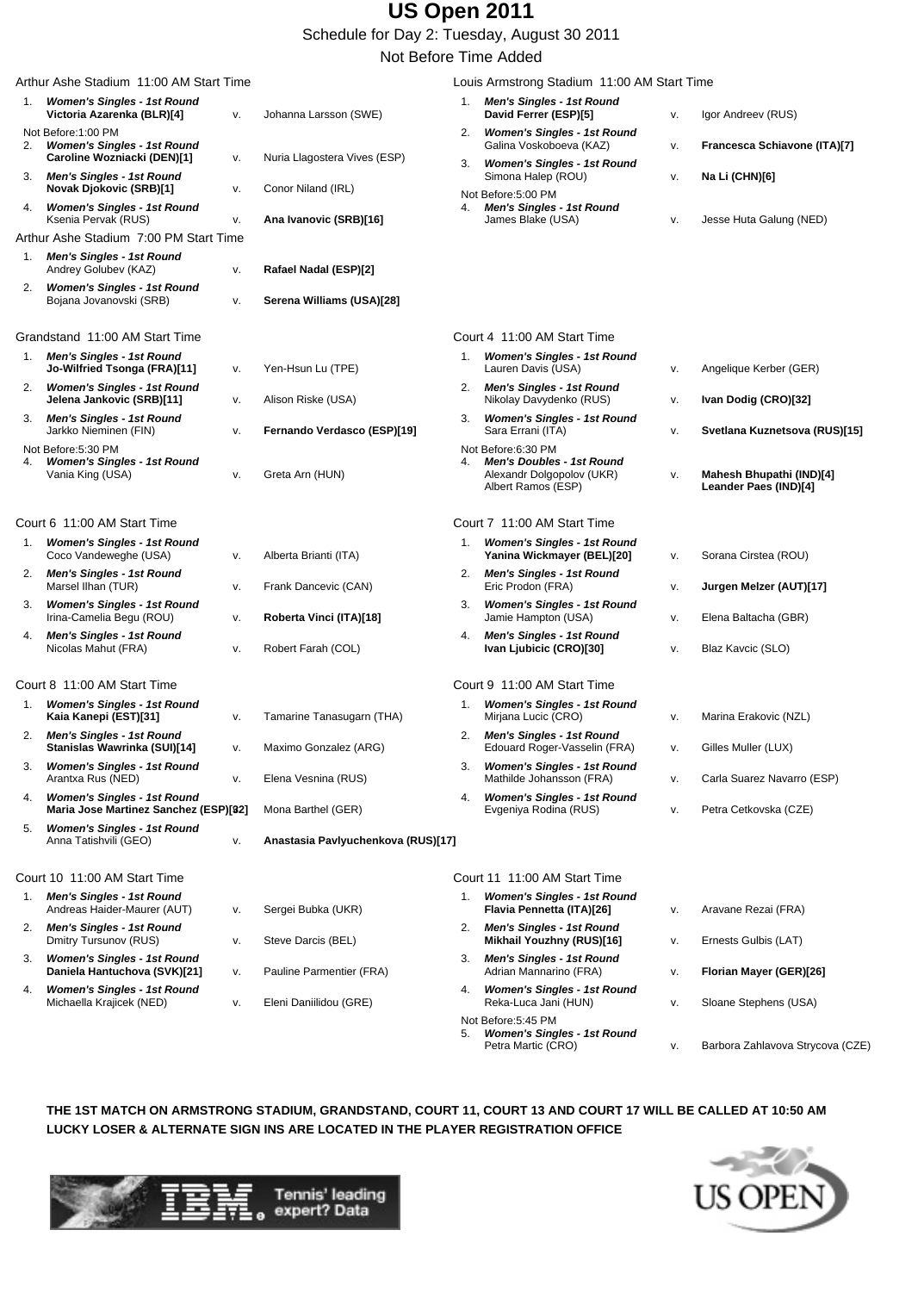Schedule for Day 2: Tuesday, August 30 2011 Not Before Time Added

|    | Court 13 11:00 AM Start Time                                                  |    |                                                   |                | Court 14 11:00 AM Start Time                                                                  |    |                                                    |
|----|-------------------------------------------------------------------------------|----|---------------------------------------------------|----------------|-----------------------------------------------------------------------------------------------|----|----------------------------------------------------|
| 1. | <b>Women's Singles - 1st Round</b><br>Kimiko Date-Krumm (JPN)                 | v. | Silvia Soler-Espinosa (ESP)                       | 1 <sub>1</sub> | <b>Men's Singles - 1st Round</b><br>Potito Starace (ITA)                                      | v. | Michael Berrer (GER)                               |
| 2. | <b>Women's Singles - 1st Round</b><br>Andrea Petkovic (GER)[10]               | v. | Ekaterina Bychkova (RUS)                          | 2.             | <b>Women's Singles - 1st Round</b><br>Jelena Dokic (AUS)                                      | v. | Olga Govortsova (BLR)                              |
| 3. | <b>Men's Singles - 1st Round</b><br>Marinko Matosevic (AUS)                   | v. | Juan Ignacio Chela (ARG)[24]                      | 3.             | <b>Men's Doubles - 1st Round</b><br>Rohan Bopanna (IND)[5]                                    | v. | Robby Ginepri (USA)                                |
|    | Not Before: 4:30 PM                                                           |    |                                                   |                | Aisam-Ul-Hag Qureshi (PAK)[5]                                                                 |    | Rhyne Williams (USA)                               |
| 4. | <b>Women's Singles - 1st Round</b><br>Iveta Benesova (CZE)                    | v. | Jarmila Gajdosova (AUS)[29]                       | 4.             | <b>Men's Doubles - 1st Round</b><br>Mariusz Fyrstenberg (POL)[6]<br>Marcin Matkowski (POL)[6] | v. | Michael Shabaz (USA)<br>Ryan Sweeting (USA)        |
| 5. | <b>Women's Singles - 1st Round</b>                                            |    |                                                   |                |                                                                                               |    |                                                    |
|    | Chanelle Scheepers (RSA)                                                      | V. | Anne Keothavong (GBR)                             | 5.             | <b>Men's Doubles - 1st Round</b><br>Jack Sock (USA)<br>Jackson Withrow (USA)                  | v. | Mark Knowles (BAH)[15]<br>Xavier Malisse (BEL)[15] |
|    | Court 15 11:00 AM Start Time                                                  |    |                                                   |                | Court 16 11:00 AM Start Time                                                                  |    |                                                    |
| 1. | <b>Women's Singles - 1st Round</b><br>Rebecca Marino (CAN)                    | v. | Gisela Dulko (ARG)                                | 1 <sub>1</sub> | Men's Singles - 1st Round<br>Matthias Bachinger (GER)                                         | v. | Igor Kunitsyn (RUS)                                |
| 2. | <b>Women's Singles - 1st Round</b><br>Akgul Amanmuradova (UZB)                | v. | Tamira Paszek (AUT)                               | 2.             | <b>Women's Singles - 1st Round</b><br>Vitalia Diatchenko (RUS)                                | ۷. | Jie Zheng (CHN)                                    |
| 3. | <b>Men's Singles - 1st Round</b><br>Olivier Rochus (BEL)                      | v. | Jean-Rene Lisnard (MON)                           | 3.             | <b>Men's Singles - 1st Round</b><br>Pere Riba (ESP)                                           | v. | Carlos Berlocq (ARG)                               |
| 4. | <b>Women's Singles - 1st Round</b><br>Casey Dellacqua (AUS)                   | v. | Alize Cornet (FRA)                                |                |                                                                                               |    |                                                    |
| 5. | <b>Men's Doubles - 1st Round</b><br>Bradley Klahn (USA)<br>David Martin (USA) | v. | Robert Lindstedt (SWE)[7]<br>Horia Tecau (ROU)[7] |                |                                                                                               |    |                                                    |

Court 17 11:00 AM Start Time

- 1. **Women's Singles 1st Round**
- 2. **Men's Singles 1st Round** Donald Young (USA) v. Lukas Lacko (SVK)
- 3. **Women's Singles 1st Round Shahar Peer (ISR)[23]** v. Sania Mirza (IND)
- 4. **Men's Singles 1st Round**
- v. **Robert Lindstedt (SWE)[7] Horia Tecau (ROU)[7]**
- v. **Sabine Lisicki (GER)[22]** 
	-
- 
- v. David Nalbandian (ARG)

**THE 1ST MATCH ON ARMSTRONG STADIUM, GRANDSTAND, COURT 11, COURT 13 AND COURT 17 WILL BE CALLED AT 10:50 AM LUCKY LOSER & ALTERNATE SIGN INS ARE LOCATED IN THE PLAYER REGISTRATION OFFICE**



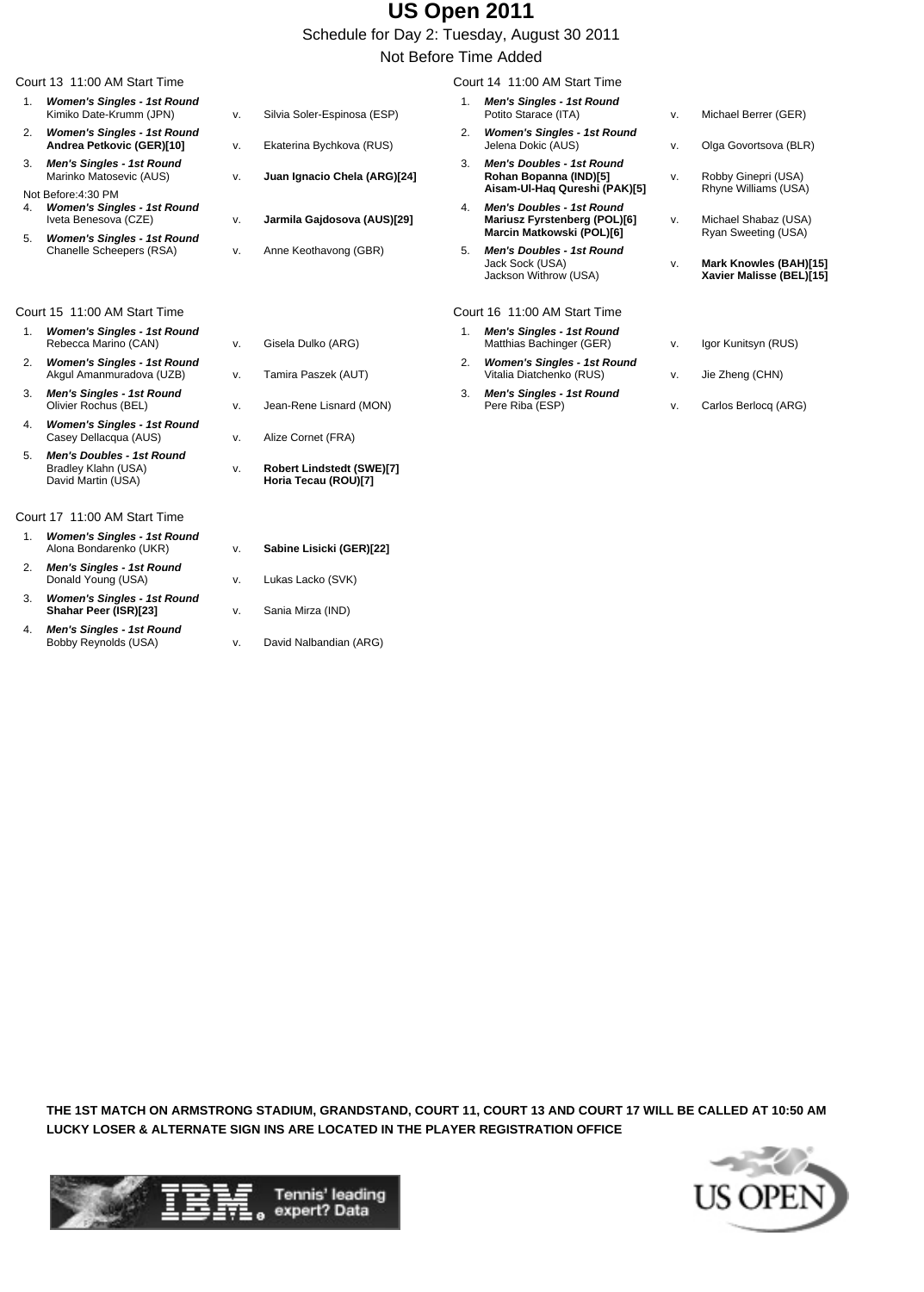Schedule for Day 3: Wednesday, August 31 2011

#### Court Change

|    | Arthur Ashe Stadium 11:00 AM Start Time                                                                  |          |                                                                |    | Louis Armstrong Stadium 11:00 AM Start Time                                                                     |    |                                                                             |
|----|----------------------------------------------------------------------------------------------------------|----------|----------------------------------------------------------------|----|-----------------------------------------------------------------------------------------------------------------|----|-----------------------------------------------------------------------------|
| 1. | <b>Women's Singles - 2nd Round</b><br>Kateryna Bondarenko (UKR)                                          | v.       | Vera Zvonareva (RUS)[2]                                        | 1. | <b>Women's Singles - 2nd Round</b><br>Madison Keys (USA)                                                        | V. | Lucie Safarova (CZE)[27]                                                    |
|    | Not Before: 1:00 PM<br>2. Men's Singles - 1st Round                                                      |          |                                                                | 2. | <b>Men's Singles - 1st Round</b><br>Juan Martin Del Potro (ARG)[18]                                             | v. | Filippo Volandri (ITA)                                                      |
| 3. | Somdev Devvarman (IND)<br><b>Women's Singles - 2nd Round</b><br>Venus Williams (USA)                     | V.       | Andy Murray (GBR)[4]<br>Sabine Lisicki (GER)[22]               | 3. | <b>Women's Singles - 2nd Round</b><br>Coco Vandeweghe (USA)                                                     | v. | Samantha Stosur (AUS)[9]                                                    |
| 4. | <b>Women's Singles - 2nd Round</b><br>Dominika Cibulkova (SVK)[14]                                       | V.<br>v. | Irina Falconi (USA)                                            |    | Not Before:5:00 PM<br>4. Men's Singles - 1st Round<br>Marcos Baghdatis (CYP)                                    | V. | John Isner (USA)[28]                                                        |
|    | Arthur Ashe Stadium 7:00 PM Start Time                                                                   |          |                                                                |    |                                                                                                                 |    |                                                                             |
| 1. | Men's Singles - 1st Round<br>Andy Roddick (USA)[21]                                                      | V.       | Michael Russell (USA)                                          |    |                                                                                                                 |    |                                                                             |
| 2. | <b>Women's Singles - 2nd Round</b><br>Anastasiya Yakimova (BLR)                                          | v.       | Maria Sharapova (RUS)[3]                                       |    |                                                                                                                 |    |                                                                             |
|    | Grandstand 11:00 AM Start Time                                                                           |          |                                                                |    | Court 4 11:00 AM Start Time                                                                                     |    |                                                                             |
|    | 1. Men's Singles - 1st Round<br>Rogerio Dutra Da Silva (BRA)                                             | V.       | Louk Sorensen (IRL)                                            | 1. | <b>Women's Doubles - 1st Round</b><br>Jessica Pegula (USA)<br>Taylor Townsend (USA)                             | v. | Klaudia Jans-Ignacik (POL)<br>Alicja Rosolska (POL)                         |
| 2. | Not Before:1:45 PM<br><b>Women's Singles - 2nd Round</b><br>Marion Bartoli (FRA)[8]                      | v.       | Christina McHale (USA)                                         | 2. | <b>Men's Singles - 1st Round</b><br>Rui Machado (POR)                                                           | v. | Robin Haase (NED)                                                           |
| 3. | Men's Singles - 1st Round<br>Robby Ginepri (USA)                                                         | V.       | Joao Souza (BRA)                                               | 3. | <b>Women's Singles - 2nd Round</b><br>Nadia Petrova (RUS)[24]                                                   | v. | Polona Hercog (SLO)                                                         |
| 4. | <b>Women's Singles - 2nd Round</b><br>Angelique Kerber (GER)                                             | V.       | Agnieszka Radwanska (POL)[12]                                  | 4. | <b>Women's Doubles - 1st Round</b><br>Raquel Kops-Jones (USA)<br>Abigail Spears (USA)                           | v. | Liezel Huber (USA)[4]<br>Lisa Raymond (USA)[4]                              |
|    | Court 6 11:00 AM Start Time                                                                              |          |                                                                |    | Court 7 11:00 AM Start Time                                                                                     |    |                                                                             |
| 1. | <b>Women's Singles - 2nd Round</b><br>Alexandra Dulgheru (ROU)                                           | v.       | Monica Niculescu (ROU)                                         | 1. | <b>Women's Singles - 2nd Round</b><br>Vera Dushevina (RUS)                                                      | v. | Maria Kirilenko (RUS)[25]                                                   |
| 2. | <b>Men's Singles - 1st Round</b><br>Diego Junqueira (ARG)                                                | v.       | Karol Beck (SVK)                                               | 2. | <b>Men's Singles - 1st Round</b><br>Denis Istomin (UZB)                                                         | v. | Ryan Sweeting (USA)                                                         |
| 3. | Not Before: 2:30 PM<br><b>Women's Doubles - 1st Round</b><br>Monica Niculescu (ROU)<br>Shahar Peer (ISR) | v.       | Iveta Benesova (CZE)[9]<br>Barbora Zahlavova Strycova (CZE)[9] | 3. | <b>Women's Doubles - 1st Round</b><br>Sorana Cirstea (ROU)<br>Ayumi Morita (JPN)<br>Not Before:5:30 PM          | v. | Casey Dellacqua (AUS)<br>Rennae Stubbs (AUS)                                |
| 4. | <b>Men's Doubles - 1st Round</b><br>Grigor Dimitrov (BUL)<br>Dmitry Tursunov (RUS)                       | v.       | Eric Butorac (USA)[8]<br>Jean-Julien Rojer (AHO)[8]            | 4. | <b>Men's Doubles - 1st Round</b><br>Ivan Dodig (CRO)<br>Bernard Tomic (AUS)                                     | v. | Pablo Andujar (ESP)<br>Daniel Gimeno-Traver (ESP)                           |
|    | Court 8 11:00 AM Start Time                                                                              |          |                                                                |    | Court 9 11:00 AM Start Time                                                                                     |    |                                                                             |
| 1. | <b>Men's Singles - 1st Round</b><br>Guillermo Garcia-Lopez (ESP)                                         | v.       | Daniel Gimeno-Traver (ESP)                                     | 1. | <b>Men's Doubles - 1st Round</b><br>Olivier Rochus (BEL)                                                        | v. | Julian Knowle (AUT)                                                         |
|    | <b>Women's Doubles - 1st Round</b><br>Jarmila Gajdosova (AUS)[16]<br>Bethanie Mattek-Sands (USA)[16]     | v.       | Jelena Dokic (AUS)<br>Virginie Razzano (FRA)                   | 2. | Andre Sa (BRA)<br><b>Women's Doubles - 1st Round</b><br>Eva Birnerova (CZE)                                     | v. | Horacio Zeballos (ARG)<br>Irina-Camelia Begu (ROU)                          |
|    | 3. Men's Doubles - 1st Round<br>Santiago Giraldo (COL)<br>Pere Riba (ESP)                                | v.       | Max Mirnyi (BLR)[2]<br>Daniel Nestor (CAN)[2]                  | 3. | Klara Zakopalova (CZE)<br><b>Women's Doubles - 1st Round</b><br>Petra Martic (CRO)                              | v. | Simona Halep (ROU)<br>Vitalia Diatchenko (RUS)                              |
| 4. | Men's Doubles - 1st Round<br>Arnaud Clement (FRA)<br>Lukas Dlouhy (CZE)                                  | V.       | David Marrero (ESP)<br>Andreas Seppi (ITA)                     | 4. | Ksenia Pervak (RUS)<br><b>Women's Doubles - 1st Round</b><br>Bojana Jovanovski (SRB)<br>Varvara Lepchenko (USA) | v. | Olga Savchuk (UKR)<br>Andrea Hlavackova (CZE)[8]<br>Lucie Hradecka (CZE)[8] |
|    |                                                                                                          |          |                                                                | 5. | Not Before:5:30 PM<br><b>Men's Doubles - 1st Round</b><br>Marcel Granollers (ESP)[13]<br>Marc Lopez (ESP)[13]   | v. | Guillermo Garcia-Lopez (ESP)<br>Albert Montanes (ESP)                       |

**MIXED DOUBLES ALTERNATE SIGN-IN CLOSES AT 3:00 PM LUCKY LOSER & ALTERNATE SIGN INS ARE LOCATED IN THE PLAYER REGISTRATION OFFICE**